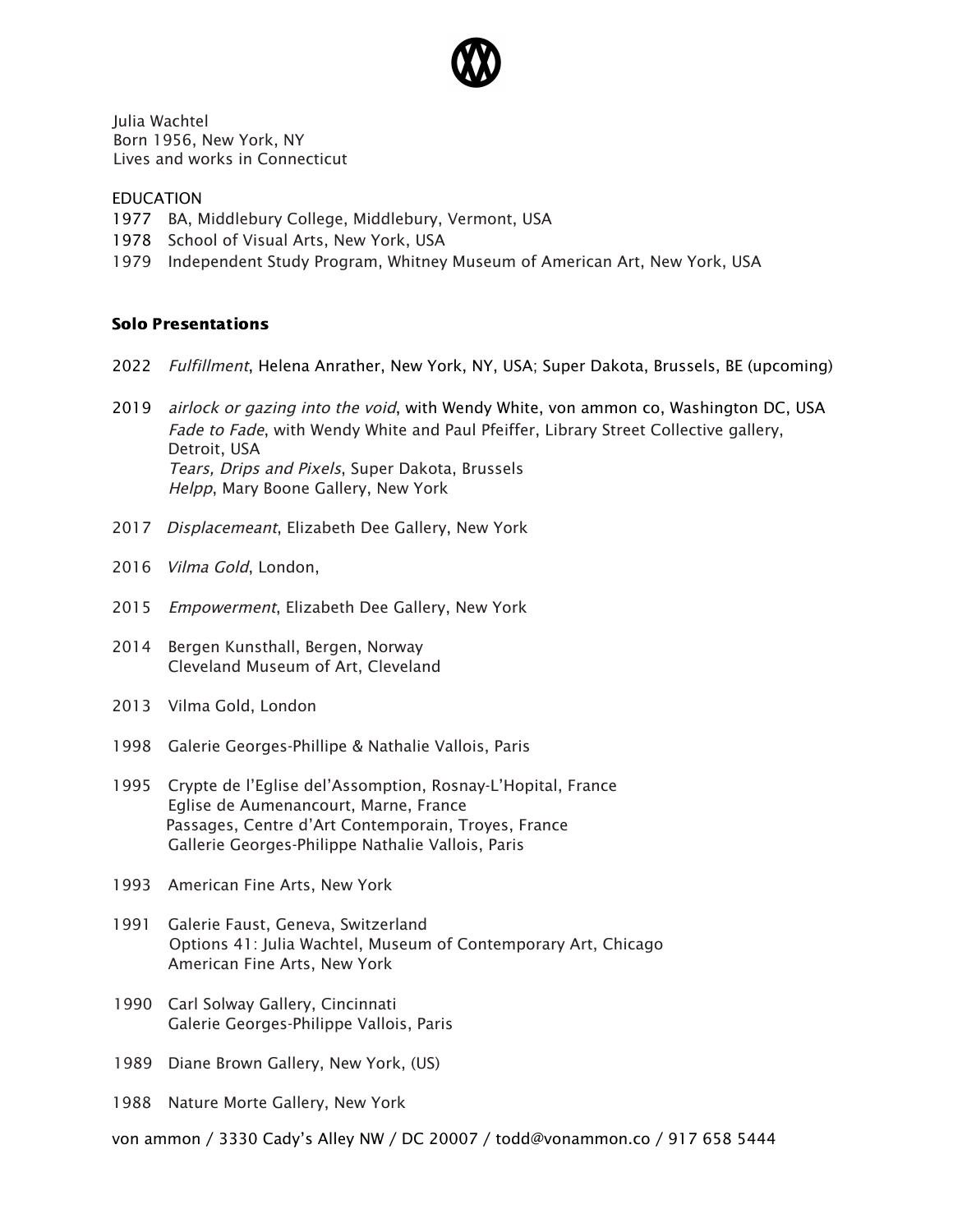

- 1985 Nature Morte Gallery, New York
- 1984 Julia Wachtel, Nature Morte Gallery, New York, (US)
- 1983 Haim Steinbach and Julia Wachtel: Social Conquest, C.U.N.Y. Graduate Center Mall, New York
- 1981 Relations of Absence, Fashion Moda, Bronx

## SELECTED GROUP EXHIBTIONS

- 2021 The Sum of All Parts, MoMA, NYC The 80s, The Albertina Modern museum, Vienna The Phillips Collection museum, Washington D.C.
- 2022 "F#%k U & ur DisNey, SuperDakota gallery, Brussels K as in Knight, Helena Anrather Gallery, New York
- 2020 The Secret History of Everything Perrotin Gallery, New York World Peace, Museum of Contemporary Art Westport, CT 100 Sculptures, No Gallery, traveling exhibition Private Eyes: American Postmodern Art, KODE Art Museum, Bergen, Norway Passing Time, online show organized by curator Neville Wakeflied, Cecilia Bengolea and Alex Perweiler
- 2019 The Sorcerer's Burden, The Contemporary Austin, Austin Think about all the James Deans and what it means, Super Dakota Gallery, Brussels, Paradise, Westport Art Center, Wesport, CT Mature Themes, Foxy Production, New York Brand New, Art and Commodity in the 1980's, The Hirshhorn Museum and Sculpture Garden, Washington D.C. Open House: Elliot Hundley, Museum of Contemporary Art, Los Angeles été pourri peinture fraiche , FRAC Champagne-Ardenne, Reims, France Focus Group, von ammon co, Washington, D.C.
- 2017 Fast Forward: Painting from the 1980s, Whitney Museum of American Art, New York Man Alive, Jablonka Gallery, Brussels Strange Attractors, Redling Fine Art, Los Angeles
- 2016 Almanch 16, Le Consortium, Dijon, France Ordinary Pictures, Walker Art Center, Minneapolis Ideologue, The Utah Museum of Contemporary Art, Salt Lake City Champagne Life, Saatchi Gallery, London Not in New York: Carl Solway and Cincinnati: Highlights of 20th century art, Cincinnati Art Museum, Cincinnati (US)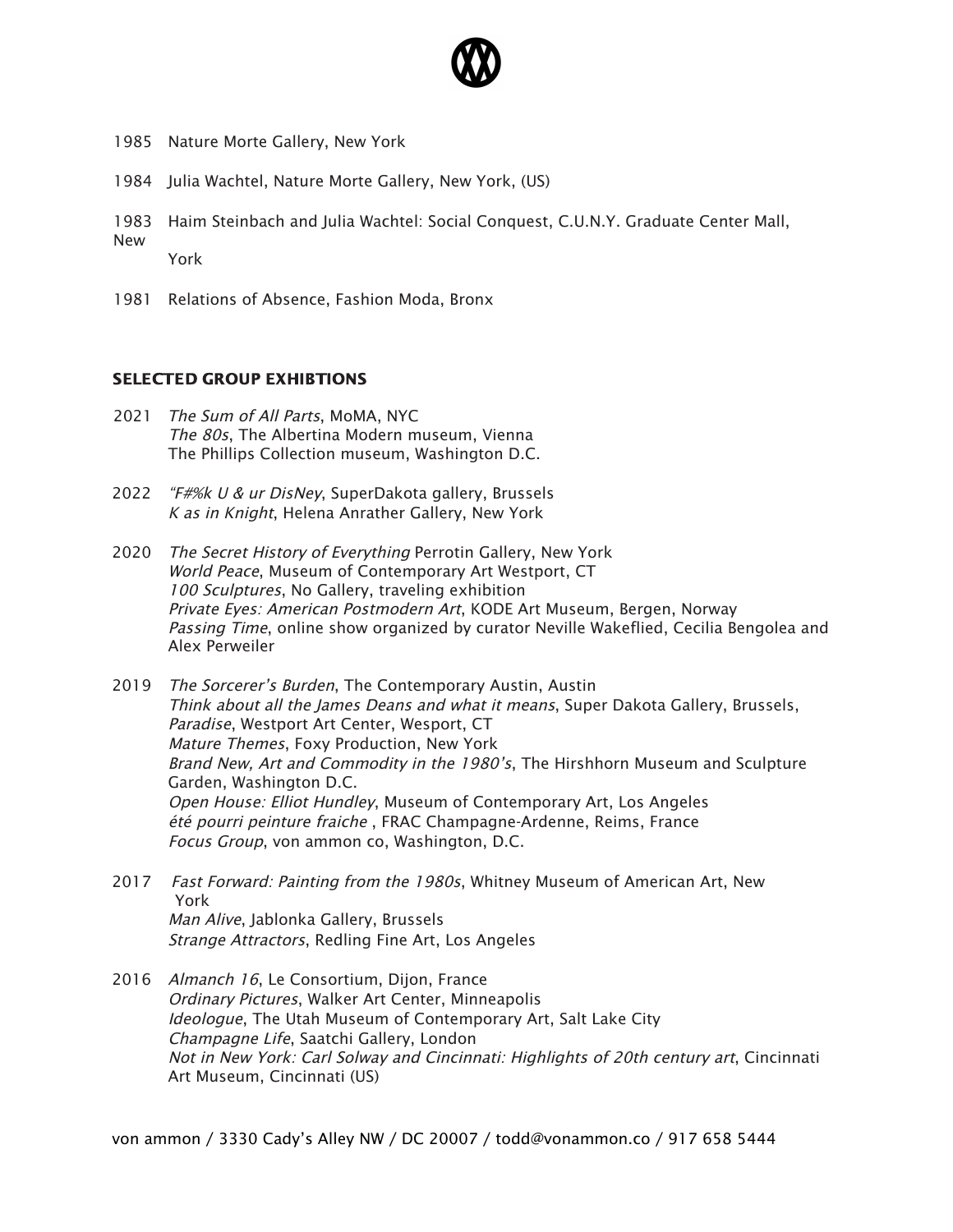

- 2015 Gallery 30 / 130: Thirty Years of Books and Catalogs, White, Columns, New York The Shadow is Taken, Algus Greenspon, New York, (US) The Cack-Up, Room East, New York Zabriskie Point, Geneva, Switzerland Venganza (I don't want to be friends), Armada, Milan 20 Years of Collecting, Zabludowicz Foundation, London Toys Redux - On Play and Critique, Migros Museum, Zurich Call and Response, Gavin Brown's Enterprise, New York
- 2014 Portrait de ¾, Galerie Georges-Philippe & Nathalie Vallois, Paris New Hells, Derek Eller Gallery, New York Forever Young, Galerie Catherine Bastide, Brussels Ericka Beckman / Julia Wachtel, Elizabeth Dee Gallery, New York
- 2013 Post Culture, Elizabeth Dee Gallery, New York Une odyssée: les 30 ans du frac champagne-ardenne, FRAC Champagne-Ardenne, Reims Selections from Absolut Collection, Spiritmuseum, Stockholm Group Show, The Artist's Institute, New York
- 2012 Remote Control, Institute for Contemporary Art, London Face <sup>a</sup> Face, FRAC Poìtou-Charantes, Angoulême, France The Old, the New, the Different, Kunsthalle, Bern, Switzerland
- 2011 Situation New York 1986, Art and Public Cabinet, Geneva, Switzerland Group Show, Vilma Gold Gallery, London
- 2009 *Images et (Re)Presentation*, Le Magasin, Grenoble, France Group Show, Gallerie Georges-Philippe & Natalie Vallois, Paris
- 2004 I am the Walrus, Cheim & Read Gallery, New York
- 2001 W Exhibition, Le Musee des Beaux-Arts, Dole, France
- 1999 *Urban Mythologies: The Bronx Represented Since the 1960s*, The Bronx Museum of the Arts, New York Artlovers, Liverpool Biennial, Liverpool Sweet & Sour, Art & Public, Geneva Text & Signifier, Carl Solway Gallery, Cincinnati Absolut Collection, Louvre, Museum of the Applied Arts, Paris
- 1998 Weather Everything, Galerie Für Zeitgenössische Kunst, Leipzig, Germany I Love New York, Edinburgh International Art Festival, Edinburgh College of Art 1996 Can We Talk, Basilico Fine Arts, New York
- 1995 Pittura Immedia, Neue Galerie am Landesmuseum, Graz, Austria Peinture, Photo et Cie, Les rencontres d'Arles, Arles, France
- 1991 Painting Culture, Fiction/Non Fiction, New York
- 1990 Stendahl Syndrome: The Cure, Andrea Rosen Gallery, New York Le Choix des Femmes, Le Consortium, Dijon, France

von ammon / 3330 Cady's Alley NW / DC 20007 / todd@vonammon.co / 917 658 5444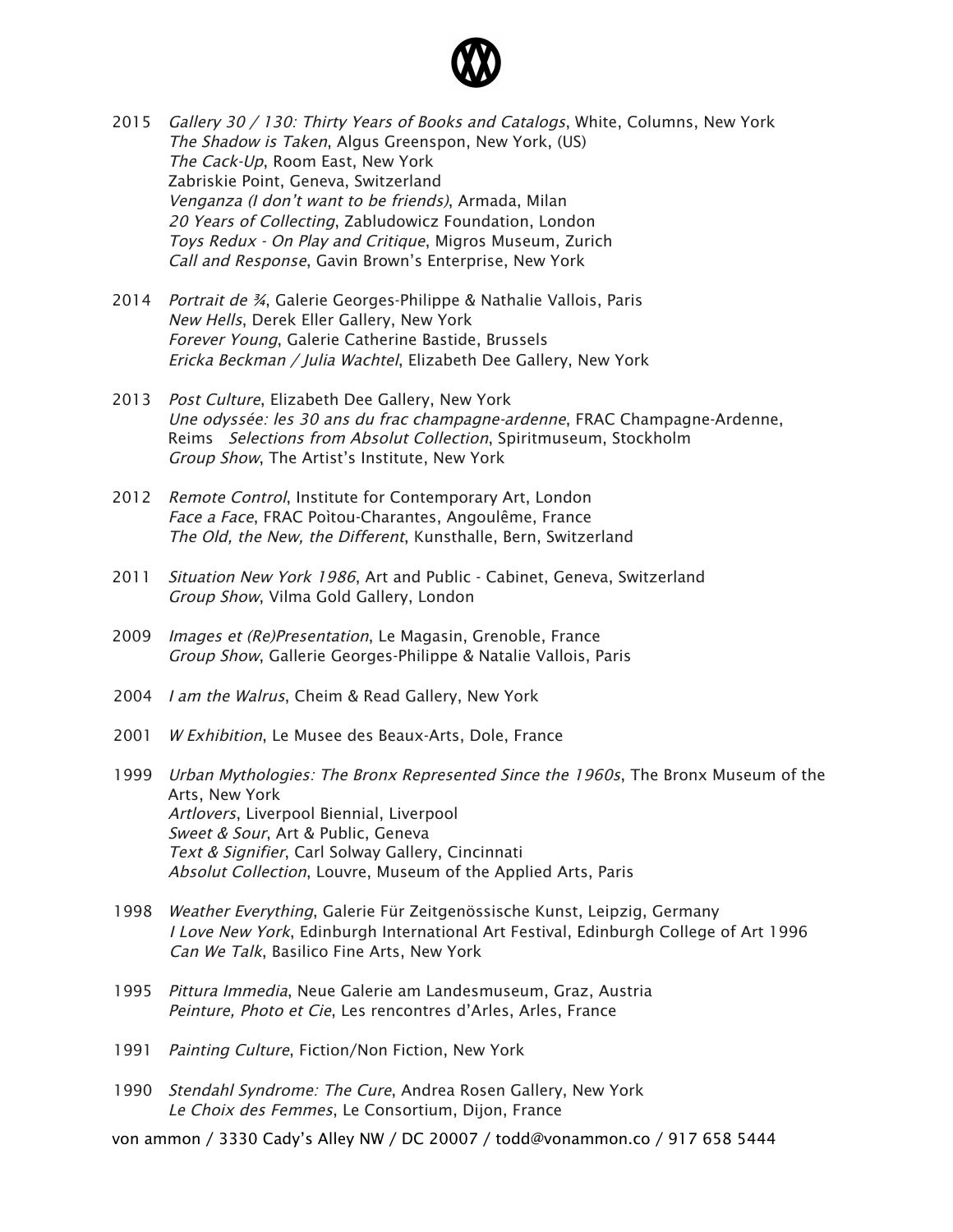

Total Metal, Simon Watson Gallery, New York The Last Laugh, Massimo Audiello Gallery, New York

- 1989 Group Show, Achim Kubinski, Stuttgart, Germany The Mirror in Which Two Are Seen as One, Jersey City Museum, Jersey City Simulations, Rhona Hoffman Gallery, Chicago
- 1988 Works Concepts Processes Situation Information, Hans Meyer Gallery, Dusseldorf Appropriation and Syntax: The Uses of Photography in Contemporary Art, The Brooklyn Museum, Brooklyn
- 1987 Nothing Sacred, Margo Leavin Gallery, Los Angeles Avant-Garde in the Eighties, Los Angeles County Museum of Art, Los Angeles Post-Abstract Abstraction, The Aldrich Museum of Contemporary Art, Ridgefield The Art of the Real, Galerie Pierre Huber, Geneva Romance, Knight Gallery, Charlotte, North Carolina Comic Iconoclasm, Institute of Contemporary Art, London Perverted by Language, Hillwood Art Gallery, Long Island University/C.W.Post Campus, Greenvale, NY
- 1986 American Fine Arts Co., Colin de Land Fine Art, New York When Attitudes Become Form, Bess Cutler Gallery, New York The Ready Made Painted, Bard College, Annadale-on-Hudson, New York Group Show, Metro Pictures, New York Group Show, Nature Morte Gallery, New York, (US)
- 1985 Split Vision, Artists Space, New York Persona Non-Grata, Daniel Newburg Gallery, New York Infotainment, Texas Gallery, Houston, traveled to : Rhona Hoffman Gallery, Chicago, Vanguard Gallery, Philadelphia, Aspen Art Museum, Aspen, De Selby Gallery, Amsterdam, Galerie Montenay Del Sol, Paris Americana, Whitney Biennial, Whitney Museum of Art, New York East Village, Saidye Bronfman Centre, Montreal
- 1984 Neo York: Reported on a Phenomenon, University Art Museum, University of California at Santa Barbara Emblem, L.A.C.E. Gallery, Los Angeles, US Timeline of Intervention in Central America, Institute for Contemporary Art, P.S. 1, NYC Hundreds of Drawings, Artists Space, New York Group Show, Center Gallery, Bucknell University, Lewisburg Contemporary Perspectives, Sardoni Art Gallery, Wilkes College, Wilkes-Barre 1983 Group Show, Hallwalls Contemporary Art Center, Buffalo, NY Terminal Show/Preparing for War, Brooklyn Revolutionary High Art, Latino Space, New York
- 1982 Fifth Anniversary Exhibition, The Drawing Center, New York
- 1981 Selections, Artists Space, New York Selections 14, Drawing Center, New York
- 1979 Film/Audio Installation, Institute for Contemporary Art, P.S.1, Long Island City

von ammon / 3330 Cady's Alley NW / DC 20007 / todd@vonammon.co / 917 658 5444